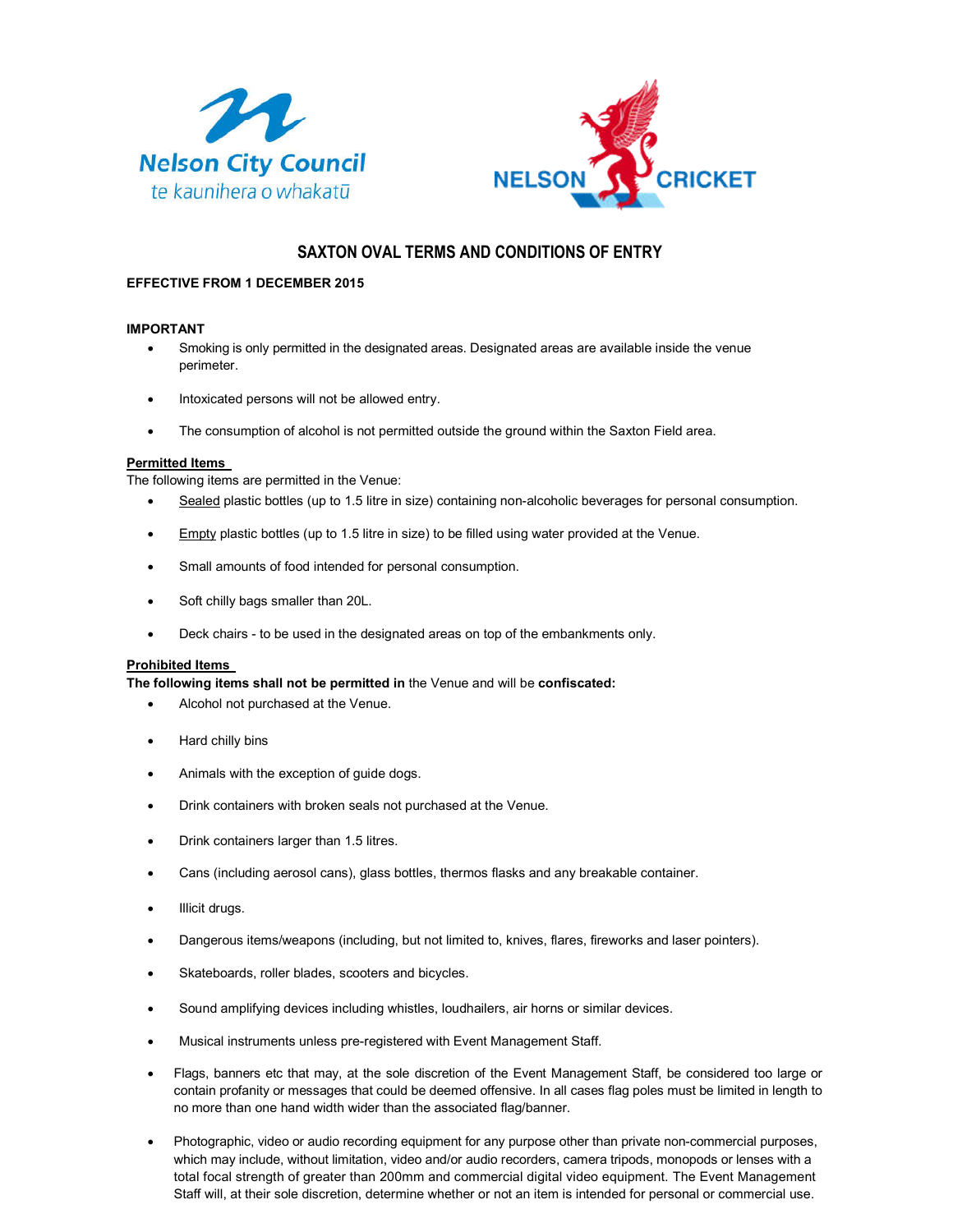Any other item which the Event Management Staff (at their sole discretion) deems to be a prohibited item which may be a danger to, or inconvenience any other patron.

## **Patron, Baq and Vehicle Searches**

- All patrons and their possessions may be subject to a search prior to being granted entry into the Venue. Any refusal to be searched will result in entry to the Venue being denied.
- Patrons and their possessions may also be searched during an event and when leaving the Venue. Any refusal to be searched will result in eviction from the Venue.
- Unauthorized vehicles will not be permitted access to the Venue.
- All authorized vehicles entering and leaving the Venue may be subject to a search. Any refusal to be searched will result in entry to the Venue being denied.

#### **Dress Code**

- Clothing must conform to reasonable standards of decency.
- Where a dress code is indicated on the entry ticket, that dress code must be adhered to.
- No bare feet are permitted.
- No gang patches are permitted.
- No high visibility vests or clothing may be worn.
- No branded clothing may be worn, or brought into the Venue, whether individually or by a group, which the Event Management Staff consider is being worn or carried in an attempt to ambush market at the match.
- In the event of the Patron wearing a costume or other "dress-up" clothing, the clothing shall not be considered obscene or offensive by Event Management Staff nor shall be of such a size that it obstructs any other patron of their view of the match.

## **Refusal of entry**

Patrons will be refused entry if:

- They appear to be intoxicated or under the influence of drugs/narcotics.
- They refuse to comply with requests from security and/or gate staff.
- They have no valid entry ticket or accreditation pass.

#### **Eviction from Venue**

Patrons will be requested to leave the Venue during an event if they:

- Are intoxicated, or appear to be becoming intoxicated.
- Are verbally or physically abusive.
- Throw any missile.
- Enter or attempt to enter the field of play at any time either prior, during or after a match.
- Behave in a disorderly or offensive manner, or a manner contrary to public order.
- Attempt to bring a prohibited item into the Venue.